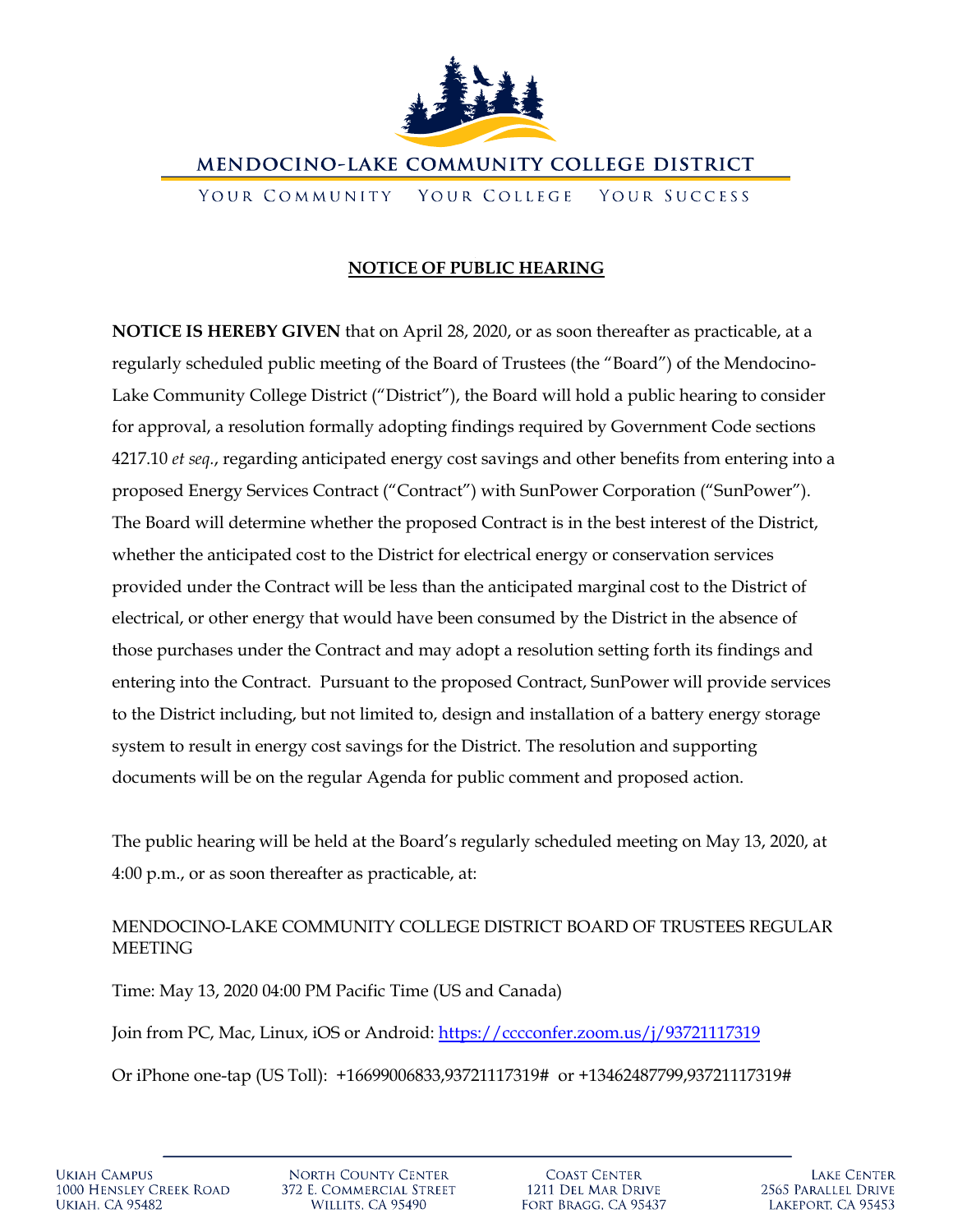

### **MENDOCINO-LAKE COMMUNITY COLLEGE DISTRICT**

#### YOUR COMMUNITY YOUR COLLEGE YOUR SUCCESS

Or Telephone: Dial: +1 669 900 6833 (US Toll) +1 346 248 7799 (US Toll) +1 253 215 8782 (US Toll) +1 312 626 6799 (US Toll) +1 646 876 9923 (US Toll) +1 301 715 8592 (US Toll) Meeting ID: 937 2111 7319 International numbers available:<https://cccconfer.zoom.us/u/adGbXoCAh8>

Or Skype for Business (Lync): <SIP:93721117319@lync.zoom.us>

**A**ll interested persons will have the opportunity to be heard by PUBLIC COMMENT:

This time is set aside for general public comments. Additionally, comments may be made at the time of discussion of any item. In accordance with the Governor's Executive Order N-29-20, Mendocino-Lake Community College Trustees will be conducting this meeting via teleconference. At the appropriate time on the agenda, the Board President will ask individuals joining the teleconference via phone wishing to make a public comment to unmute themselves by pressing \*6 on their phone and state their full name. Individuals joining the teleconference via computer should list their name in the chat (i.e.: "Member of the public's name would like to speak during public comment"). Once the Board President has received a list of all members of the public who wish to speak; they will call upon each member to speak. After being recognized by the Chair, those wishing to make comments are asked to give their name, place of residence and affiliation, if any, and address their comments to the Board President. Trustees may ask questions of the speaker for clarification but will not discuss items that are not on the agenda. If appropriate, the Board may choose to refer the subject to College staff for research or for the item to be placed on a subsequent agenda.

**NORTH COUNTY CENTER** 372 E. COMMERCIAL STREET WILLITS, CA 95490

**COAST CENTER** 1211 DEL MAR DRIVE FORT BRAGG, CA 95437